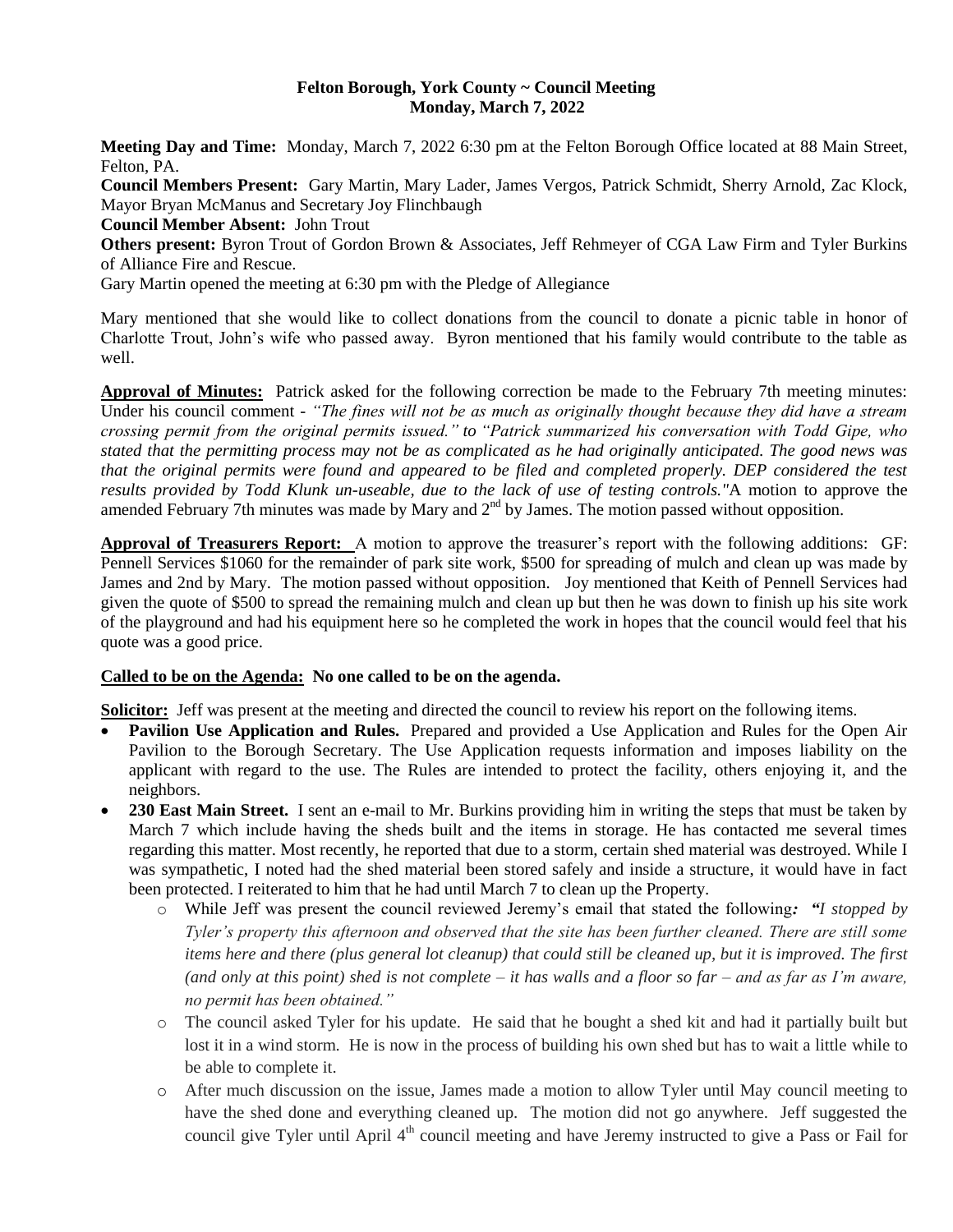compliance with the ordinance. A motion to extend Tyler's time to April  $4<sup>th</sup>$  to get the shed built and all the items contained in the shed was made by Mary and  $2<sup>nd</sup>$  by James and Zac agreed to the motion. Gary and Patrick objected the motion and Sherry abstained from voting. The motion carried with a 3 to 2 vote. Jeremy will be notified that he is to give a Pass or Fail and any remaining items not in compliance with the ordinance need to be on a detailed list. This is what Jeff's office will use to file the citation with the District Magistrate's office.

- **29-31 High Street.** I have assisted with this matter by providing language for 2 enforcement letters to the Zoning Officer and by providing guidance on the next steps. The understanding is that the Owners are looking for another property upon which they can conduct their use. The Zoning Officer is trying to provide a little time for that to occur. Patrick mentioned that he has been approached by neighbors wanting to know when the problem is going to be resolved. Joy informed the council that they had been in the office and they will not be seeking a variance. They said they are looking for another property and she reminded them that they are still under a 30 day deadline. She asked that they keep the borough updated on their process. Laruen emailed the office on February 21<sup>st</sup> but we have received nothing further. Their 30 day notice was sent on February 8<sup>th</sup>. Jeff will be assisting Joy with the next later.
- **Charles Street Improvement Project/Farhat Excavating/Netting Issue.** We have had communications with Farhat Excavating and the Borough Engineer regarding removal of the blue mesh and provided photos to the contractor. The contractor is proposing an on-site meeting and is willing to remove, re-staple, or trim the mesh that is getting stuck in the mower. We have been advised by the Contractor that the mesh is biodegradable and that its removal will require approval from the York County Conservation District. Emily from York County Conservation District has advised the Borough that the mesh netting could be removed. Please advise if there is any action you would like us to pursue at this juncture.
- **Nuisance Ordinance.** The draft ordinance is almost ready for your review.
- **Backyard University – Unpaid Park Use Fees for Sentz Memorial Field.** We sent a collection letter by priority mail on February 18, 2022. They owe \$650.00 for unpaid park use fees from June through October 2021. They also owe \$75.00 for the attorney fee. They have until March 21, 2022 to pay.
- **American Rescue Plan Act.** Provided guidance regarding use of funds for storm drainage repair project as an allowable use.
	- o **Standard Allowance Election for American Rescue Plan Act State and Local Fiscal Recovery Funds.** The Final Rule for American Rescue Plan Act, State and Local Fiscal Recovery Funds (ARPA Funds) allows all recipients to elect the method in which they will determine revenue loss for the provision of government services use. Such election needs to be made on the first project and expenditure report. As a reminder the first report is currently due on or before April 30, 2022. The Borough can begin preparing to submit the first annual project and expenditure report. In order to prepare the following steps can be taken:
		- official action on the decision of electing the standard allowance of up to ten million dollars in revenue loss to allow all ARPA funds to be used for the provision of government services, if desired;
		- decisions about who at the municipality will be designated as the three report management roles and then entering those designations into the Treasury reporting portal;
		- login to the Treasury portal website and verifying the auto-populated recipient profile data; and
		- locate and upload the three required agreements/ supporting documents (copy of the signed award terms and conditions agreement; copy of the signed assurances of compliance with Title VI of the Civil Rights Act of 1964; and copy of the actual budget documents validating the top-line budget total provided to the State or U.S. territory as part of the request for funding).

We are recommending that the Borough elect the lost revenue standard allowance of ten million dollars to allow the Borough to use all or part of the ARPA Funds for the provision of government services use. To assist with this recommendation we have prepared the attached resolution for the Borough to discuss and take action on at the April Council meeting.

 **Water Testing Issues** – while Jeff was still present Patrick brought up the water testing that the borough requested Keith Hunnings to do last month with the assistance of Byron and Gary and Patrick did not take place correctly. Today, Patrick found that Jeremy had accessed his property and took one sample from the creek. There has been no more updates from DEP on what took place at 143 High Street. They said they are waiting on what the Fish and Game comission are going to do. Patrick made a motion to consider replacing South Penn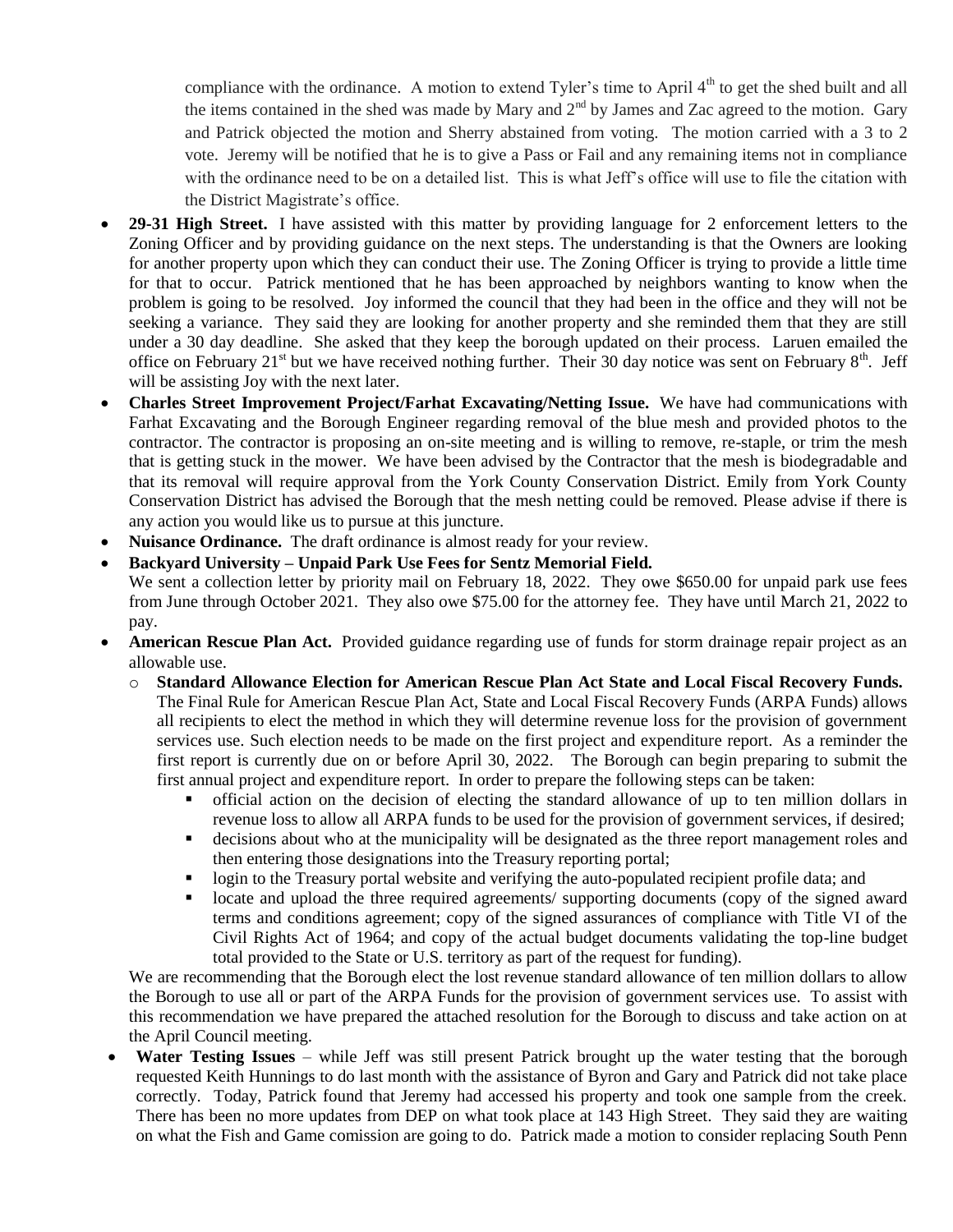Code Consultants as the borough's SEO and Codes Enforcement and it was 2<sup>nd</sup> by Sherry. The motion passed without opposition. Joy was asked to have Jeremy attend next month's meeting. Byron can give some recommendations on other SEO's for the borough. At this point, Jeff left the meeting.

# **Engineer** –

- Storm drainage in the borough Byron was unable to get bids from contractors on replacing the storm drain from the corner of Main Street and Church Ave to the new pipe that was just installed at the park because they are all so busy right now. From his conversations with the contractors Byron came up with an estimated cost of \$22,750 to replace 275' of 18" plastic pipe. He said he can get quotes for next month's meeting when the contractors have more time to do this type of project.
- Televising on Red Lion Ave contractor is saying that it should be done on Saturday, March  $19<sup>th</sup>$ .
- CDBG Byron submitted a quote for the engineering services for the project. Joy informed the council that his was the only proposal received and we needed to have 2 as per Joiann. Joy did send out a 2<sup>nd</sup> request for proposals after the initial due date and didn't receive a bid just another response that they are too busy to bid. Joy is waiting on confirmation form Joiann that the borough can proceed with Gordon Brown's quote of \$4,968.00 because they were they only bidder after two attempts. A motion to proceed with Gordon' Brown's proposal of \$4,968.00 of Joiann Galianno of YCPC confirms the borough can accept the bid was made by Patrick and  $2<sup>nd</sup>$  by James. The motion passed without opposition.

# **Code Enforcement -** Updates from Jeremy

Sewage Enforcement

Inspections - 121 High St – evaluate existing system for any observable, regulatory malfunction prior to issuing permit to connect for new build

Permits - 46 Sechrist Flat Rd (FL-50.R0) – new system

Rental Inspections - 134 Main St (PASS) – items cleared that were discussed; property since has become cluttered across street and may require a notice regarding junk clean up

Zoning / BCO - Complaints / Violations

• 230 E Main St – performed follow up visit regarding cleanup of junk (March  $7<sup>th</sup>$  – site visit: some of prior items mentioned were cleaned up/removed from property, but some items still remain. Shed is not complete, no permit has been obtained) (Feb.  $7<sup>th</sup> -$  site is much improved; outstanding items detailed

and sent with pictures to Borough: remaining items should be fit into shed which is under construction) (Dec.  $23<sup>rd</sup>$  – emailed status along with pictures to resident, borough, and council) (Dec.  $13<sup>th</sup>$  – nearly all scrap removed; residual still noted)

• 120 Main St – BCO sent violation notice for use of pool without required UCC permit or inspections (pending)

- 39 Main St violation notice sent for junk (pending)
- 29 High St violation notice sent for construction of fence without permit (resolved)
- 297 Main St violation notice sent for failure to pick up and pay for change
- of use certificate (resolved)
- 29/31 High Street dog complaints was discussed under Jeff's information.

### **Old Business:**

• Pothole repairs – Byron was asked to get some quotes for pot hole repairs. He said it is hard to get contractors to give quotes on just doing pot hole repairs because they want the bigger projects of doing the whole roads.

- Water testing on High Street was discussed earlier
- Red Lion Ave Stormwater Televising was discussed earlier

• DCNR Playground – Picnic Table choices – A motion was made by Patrick and  $2<sup>nd</sup>$  by James to purchase 1 Table #71 60HGPL for \$1370 and also 1 handicap one as well. The motion passed without opposition.

• Pool water in storm drains – a call was made to DEP but there has been no response. Joy was asked to contact them again.

### **Alliance Fire and Rescue –** Tyler Burkins

- There were a total of 88 calls in February of which 3 were in the borough and were EMS assist.
- There has been a recent spike in fires in the last 2 weeks. There has been 3 structure fires.